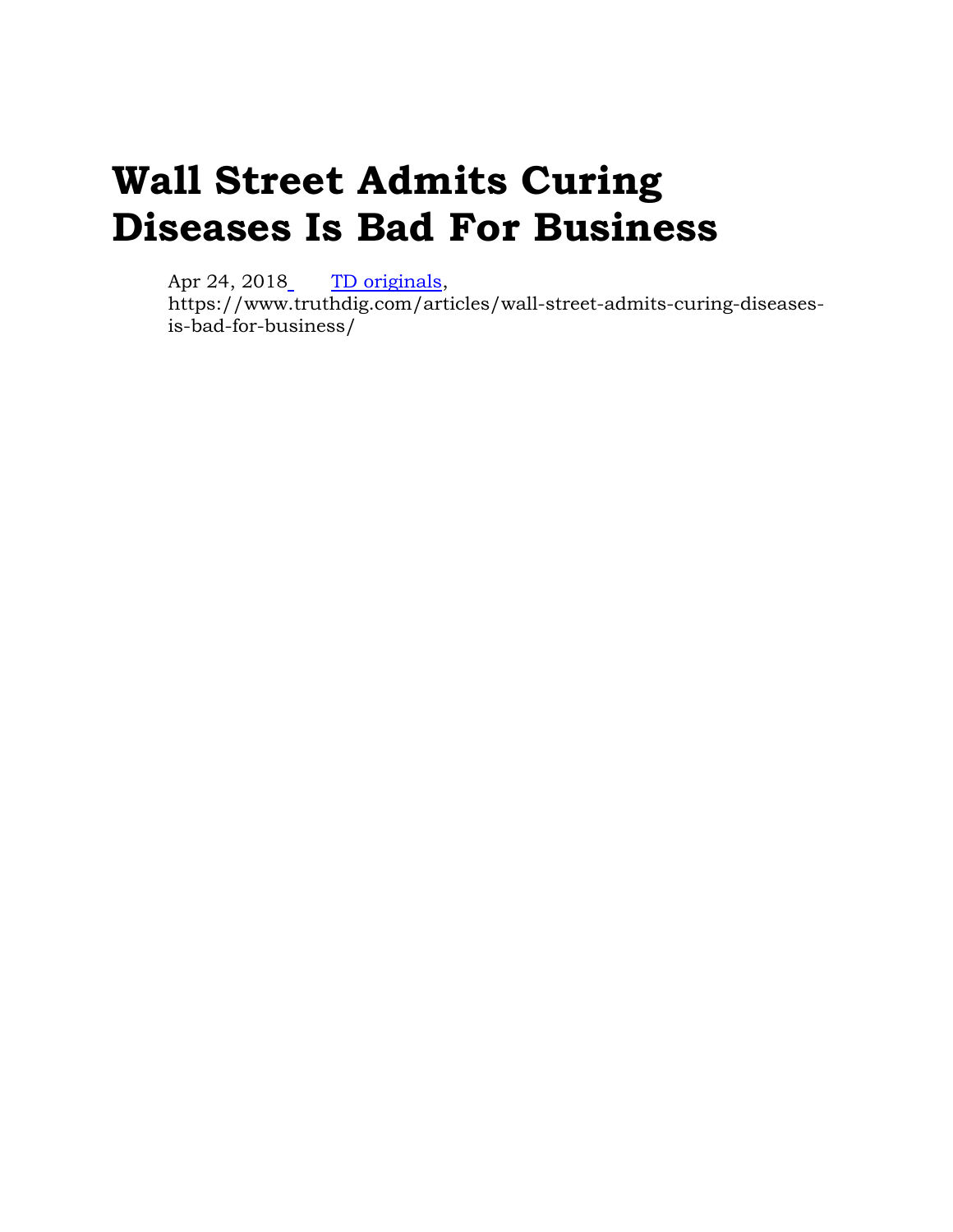

Goldman Sachs Chairman and CEO Lloyd Blankfein examines a report on his company by the Senate Permanent Subcommittee on Investigations before a 2010 hearing on Wall Street investment banks and the financial crisis. [\(AP\)](http://www.apimages.com/metadata/Index/Goldman-Sachs-Investigation/43ae98ab81af4918878088618bbfa55a/112/0)

Goldman Sachs has outdone itself this time. That's saying a lot for an investment firm that both helped cause and then exploited a global economic meltdown, increasing its own wealth and power while helping to boot millions of Americans [out of their homes.](https://www.globalresearch.ca/how-many-people-have-lost-their-homes-us-home-foreclosures-are-comparable-to-the-great-depression/5335430)

#### **But now Goldman Sachs is openly saying in financial reports that curing people of terrible diseases is not good for business.**

I wish this were a joke. It sounds like a joke. In fact, I'll show you later that it used to be one of my favorite jokes. But first, the facts.

In a recent report, a Goldman [analyst asked clients](https://www.cnbc.com/2018/04/11/goldman-asks-is-curing-patients-a-sustainable-business-model.html): "Is curing patients a sustainable business model?" Salveen Richter [wrote](https://arstechnica.com/tech-policy/2018/04/curing-disease-not-a-sustainable-business-model-goldman-sachs-analysts-say/): "The potential to deliver 'one-shot cures' is one of the most attractive aspects of gene therapy. …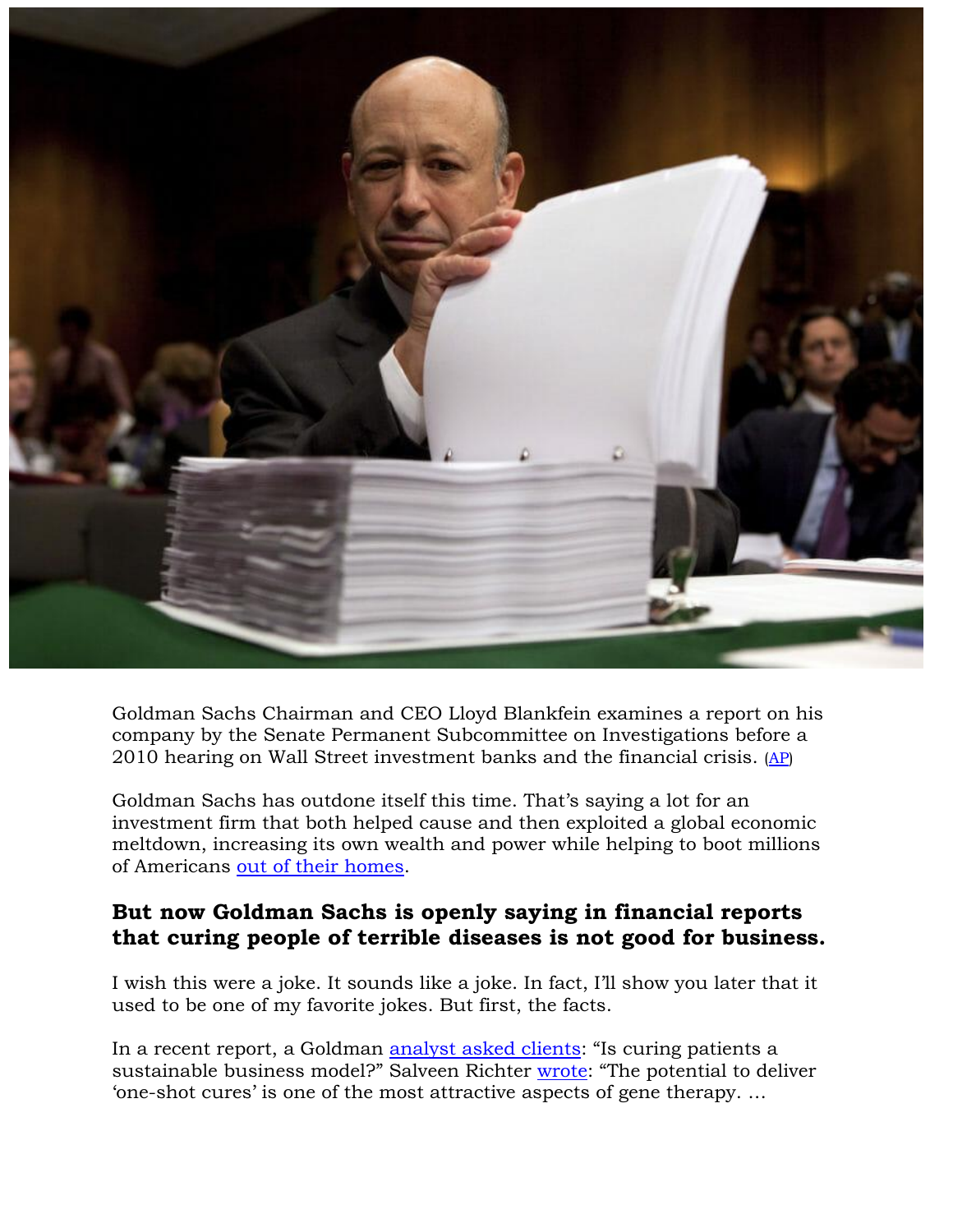However, such treatments offer a very different outlook with regard to recurring revenue versus chronic therapies. … While this proposition carries tremendous value for patients and society, it could represent a challenge for genome medicine developers looking for sustained cash flow."

(https://www.cnbc.com/2018/04/11/goldman-asks-is-curing-patients-asustainable-business-model.html)

Yes, a Goldman analyst has said outright that curing people will hurt their cash flow. And he said that in a note designed to steer clients away from investing in cures. Can "human progress" have a bottom? Because if so, this is the bottom of so-called human progress—down where the mud eels mate with the cephalopods. (Or at least that's how I picture the bottom.)

## **This analyst note is one of the best outright examples I've ever seen of how brutal our market economy is. In the past, this truth would not have been spoken. It would've lived deep within a banker's soul and nowhere else. It would've been viewed as too repulsive for the wealthy elite to say, "We don't want to cure diseases because that will be bad for our wallet. We want people to suffer for as long as possible. Every suffering human enriches us a little bit more."**

We're circling the drain in the toilet bowl, and as you know, the contents speed up as they near the end, the event horizon. We are beginning to see more and more how disgusting a profit-above-all-else economy really is. When Donald Trump bombed Syria, the stocks of weapons contractors [shot up.](https://www.peoplesworld.org/article/syria-airstrikes-added-10-billion-to-missile-manufacturer-stock-values/) That spike in stocks is a spike in the gravity of capitalism, pulling people toward death and destruction. Profit has power. And its power is exerted on the society as a whole.

Furthermore, there is no debate about this on your mainstream outlets. There is no discussion as to whether war profiteering is what we really want out of our society. None. You tell me: How many perfectly coiffed CNN or Fox News hosts stated: "Weapons contractors benefited from our bombing. Isn't that revolting? Doesn't that just make you gag in your soup? Doesn't that mean we've created an upside-down system that rewards barbaric bullshit?"

You will not hear that discussion. You're more likely to hear them discuss the best blind pingpong player to ever star in a short film about self-harm. Hard news topics do not see the light of day on our suffocated corporate airwaves.

#### **And believe it or not, the Goldman note gets even worse. The [analyst says](https://www.cnbc.com/2018/04/11/goldman-asks-is-curing-patients-a-sustainable-business-model.html), "In the case of infectious diseases such as**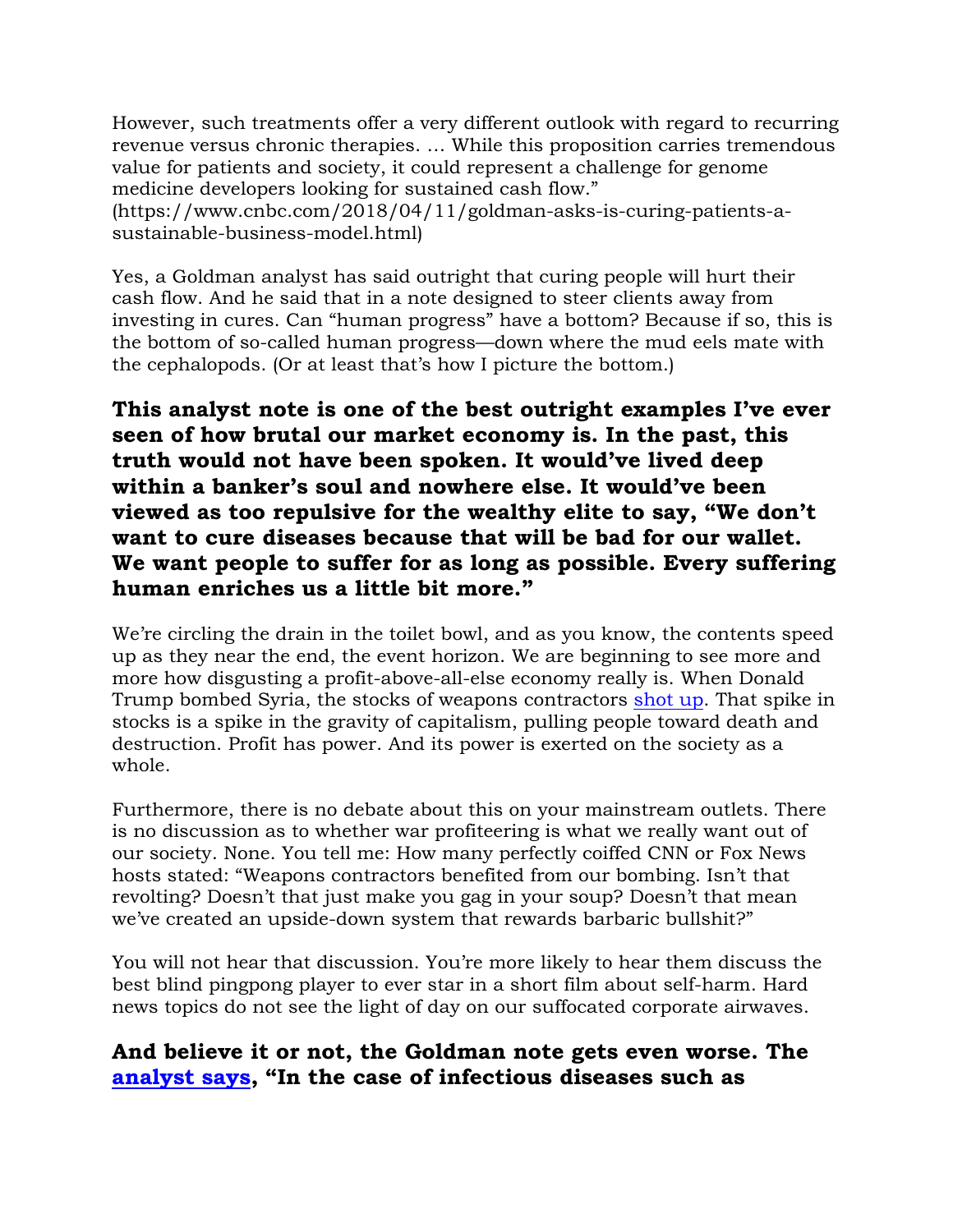#### **hepatitis C, curing existing patients also decreases the number of carriers able to transmit the virus to new patients. …"**

#### **Decreases the number of carriers? Goldman Sachs … is in a financial partnership … with infectious diseases.**

Let that sink in. Sit with that and decide whether you want to keep your seat on spaceship earth. I'll wait.

When I first read about this—after I stopped choking on my tongue—I realized it made more sense than I first thought. I've always felt [Lloyd Blankfein](https://en.wikipedia.org/wiki/Lloyd_Blankfein) had a striking resemblance to Hepatitis C. But it turns out he just *works with* Hepatitis C. They're just really close friends and business partners. (But I heard Ebola is the godfather to his kids.)

Our aggressive strain of unfettered capitalism has blasted beyond satire in many ways. In one of my favorite Chris Rock specials, "Bigger & Blacker," which I first saw when I was a teenager, he had a joke that blew my mind. He said something like, "They ain't never gonna cure AIDS. They ain't *never* gonna cure AIDS. There's too much money in it. The money's not in the cure. The money's in the comeback! The money's in the comeback."

And I found that bit hilarious. I loved it. Because I thought it was a joke. Now, I see—it ain't no joke. He's goddamn right. They aren't even trying to cure infectious diseases that make them piles of cash. Instead, the moneyed interests are complaining to their clients that they need to avoid curing these diseases. Because not only do they lose money on the patient who no longer needs meds, they also lose money because that patient won't pass the disease onto others.

I swear these drug companies are roughly two weeks away from just going, "Hey, what if we send Bruce—that guy in the copy room—out to stab people in the back of the neck with infected needles? Is that over the line? Because that would increase our cash flow. And not only do we make money from the newly infected person, but they're likely to pass it on to other people. How great is that?"

**A profit-driven world creates a disgusting reality with a contorted value system. A world where oil companies view oil spills that destroy whole coastal communities as the price of doing business. In fact, they even declared it's [good for the](http://www.newsweek.com/massive-oil-spill-welcome-boost-economy-says-bp-874650)  [local economy.](http://www.newsweek.com/massive-oil-spill-welcome-boost-economy-says-bp-874650) A world where millions of animals abused for their entire lives is just the price of doing brunch. A world where massive hurricane destruction is a [business opportunity](https://www.democracynow.org/2018/3/21/the_battle_for_paradise_naomi_klein)**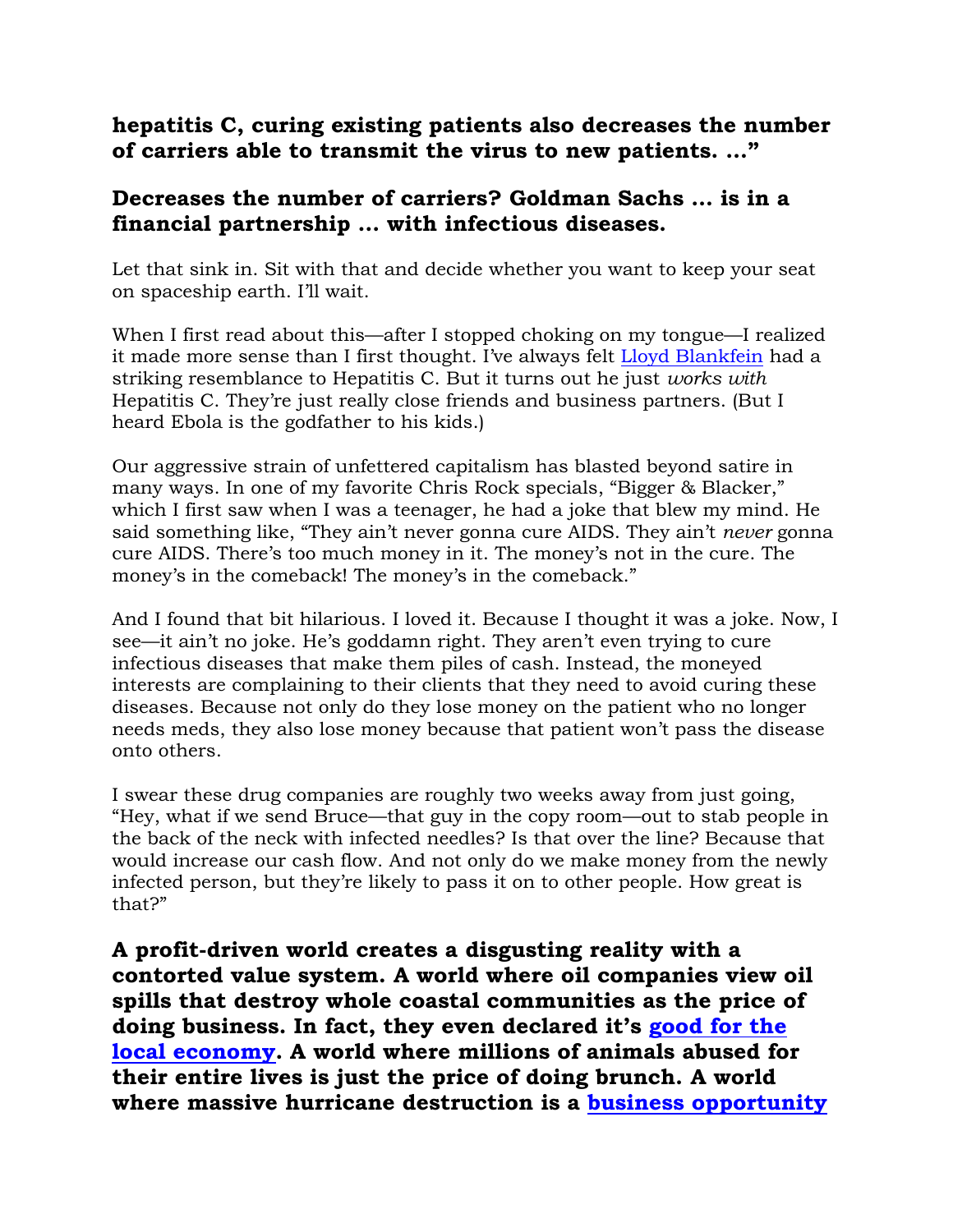**rather than a tragedy.** "Honey, check the weather report. Are there any 155-mile-per-hour business opportunities ripping through any Caribbean islands?"

And now corporations no longer fret over government interference—because they own the government. For them to worry about that would be like you worrying that your carpet might stop you from going out to a movie this evening. I think we've established what the carpet does. It lays there. Corporations now spew forth their true goals and motivations without much concern for the backlash. They can do things like use [attack dogs on protesters](https://www.democracynow.org/2016/11/24/standing_rock_special_unlicensed_dapl_guards) at Standing Rock and not worry about the consequences. Who cares? The worst that could happen to them is they pay a fine—a "sorry we bit you with vicious man-eating dogs" fine.

We have a value systems disorder. A large percentage of our society now views this Goldman Sachs-style thinking as acceptable. It should be viewed as equally grotesque as beating someone over the head and then selling them bandages. Now imagine that's your company's business model. And you get investors to help you achieve it. Next to a glowing PowerPoint presentation you say, "You guys help me pay for the baseball bat. I'll beat people over the head with that bat. My bat-swinging skills are well documented. I then sell the bloodied victims our top-shelf bandages. And with little effort on your part, you get a cut of the profits. It's a rock-solid investment."

That's how we need to view what Goldman Sachs is saying in this analyst note.

## **The only way a system ends up at this point—with our values this far upside down—is with endless advertising in a profitdriven society. This is a system built on the exploitation of others for gain. There was no time when that was not true. And that's why we need a revolution of the mind.**

*To check out Lee Camp's weekly TV show, go [here.](https://www.youtube.com/redactedtonight)* 

#### **[Lee Camp](https://www.truthdig.com/author/lee_camp/)**

Lee Camp is an American stand-up comedian, writer, actor and activist. Camp is the host of the weekly comedy news TV show "Redacted Tonight With Lee Camp" on RT America. He is a former comedy writer for… **In this article:**

[aids](https://www.truthdig.com/tag/aids) [business model](https://www.truthdig.com/tag/business-model) [cash flow](https://www.truthdig.com/tag/cash-flow) [chris rock](https://www.truthdig.com/tag/chris-rock) [cnn](https://www.truthdig.com/tag/cnn) [corporations](https://www.truthdig.com/tag/corporations) [cures](https://www.truthdig.com/tag/cures) [diseases](https://www.truthdig.com/tag/diseases) [ebola](https://www.truthdig.com/tag/ebola) [economy](https://www.truthdig.com/tag/economy) [exploitation](https://www.truthdig.com/tag/exploitation) [fox news](https://www.truthdig.com/tag/fox-news) [goldman sachs](https://www.truthdig.com/tag/goldman-sachs) [health care](https://www.truthdig.com/tag/health-care) [hepatitis c](https://www.truthdig.com/tag/hepatitis-c) [lloyd](https://www.truthdig.com/tag/lloyd-blankfein)  [blankfein](https://www.truthdig.com/tag/lloyd-blankfein) [salveen richter](https://www.truthdig.com/tag/salveen-richter) [wall street](https://www.truthdig.com/tag/wall-street)